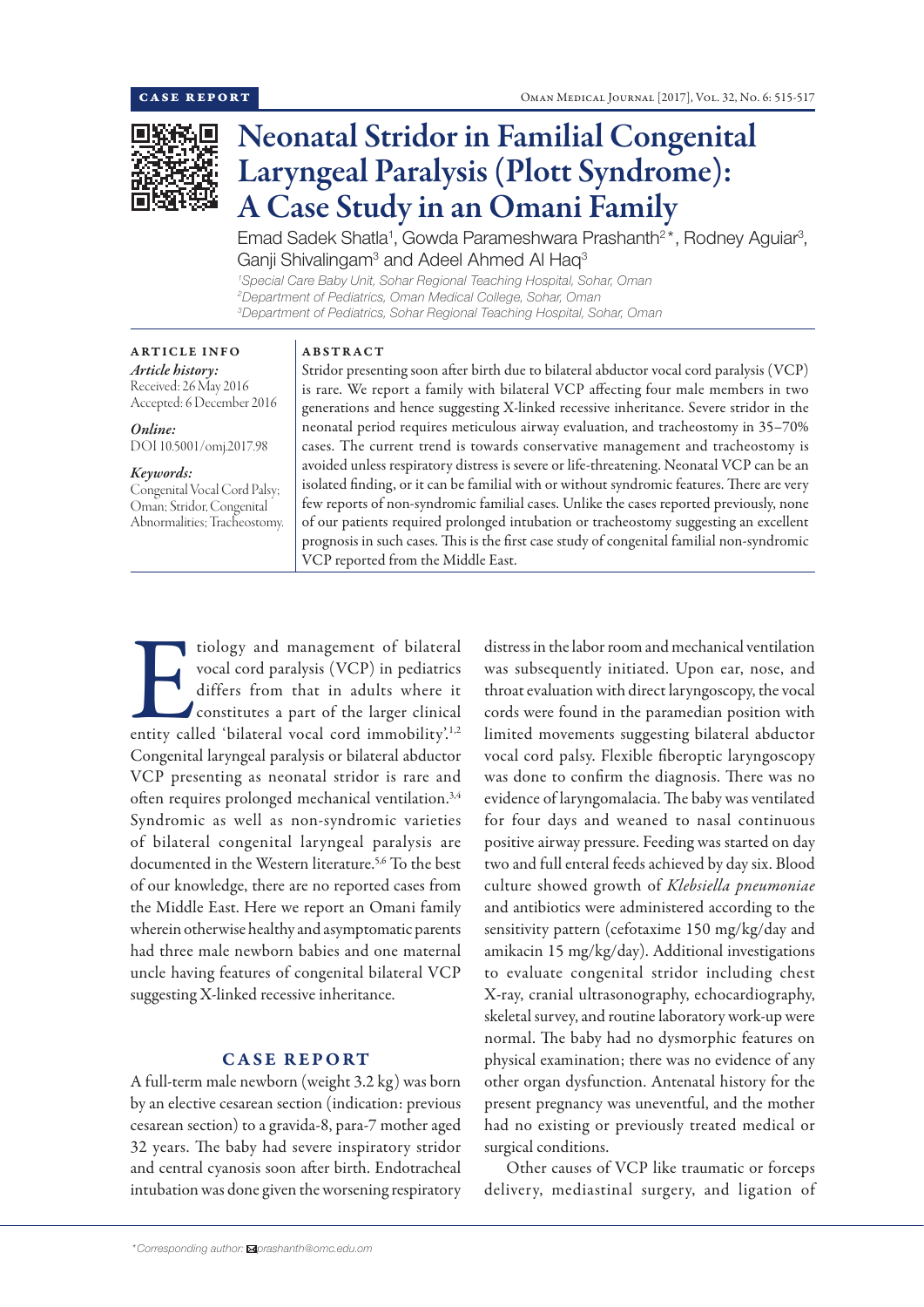patent ductus arteriosus, brainstem anomalies, and intracranial bleeding were not present in our case, and hence the diagnosis of idiopathic congenital bilateral vocal cord paresis was made. Significantly, there was a history of neonatal stridor in two previous siblings, both male. Both required respiratory support in the form of endotracheal intubation and mechanical ventilation for one and two weeks, respectively. The first child was diagnosed with bilateral VCP in India and no underlying defects were found on magnetic resonance imaging of the brain. Both had undergone fiberoptic laryngoscopy and respiratory symptoms resolved completely towards the end of first year of life without the need for tracheostomy as stated by parents. The elder siblings (aged six and 2.5 years, respectively) were asymptomatic with a normal voice. The parents had no respiratory symptoms, and there was no history of stridor at birth or dysphonia during infancy or childhood. A pedigree analysis for the family was done [Figure 1]. One of the maternal uncles of the index case had a history of noisy breathing at birth that resolved over several months according to the mother. We were unable to contact the uncle. The current child is being regularly followed-up. He is now eight months old and had normal vocal cord movements documented at six-months. His recovery was earlier than his elder siblings.

## DISCUSSION

The diagnosis of idiopathic laryngeal paralysis in our case was straightforward as there was no history of a difficult delivery or other obvious causes for the presentation. There was a history of stridor at birth in two elder male siblings who were evaluated using laryngoscopy. The parents did not consent to any further investigations or invasive interventions (i.e., tracheostomy) in any child. However, the baby



Figure 1: Pedigree chart showing the index case and affected of other male members of the family suggesting an X-linked recessive inheritance pattern.

Table 1: Neonatal stridor due to congenital bilateral vocal cord paralysis: clinical associations reported in literature.<sup>6,7</sup>

#### Isolated clinical comorbidities

- Laryngomalacia
- Subglottic stenosis
- Subdural hematoma
- Central nervous system malformations including Arnold Chiari malformation
- Arthrogryposis
- Facial dysmorphic features
- Velopharyngeal insufficiency
- Hypotonia/myopathy
- Ear deformities/sensorineural hearing loss

#### Syndromic associations

- Robinow syndrome
- Goldenhar syndrome
- Down syndrome
- Williams syndrome
- DiGeorge syndrome
- Mobius syndrome
- Charcot-Marie-Tooth disease (type 1, 1b and 2)
- JS-X syndrome
- Hereditary neuralgic amyotrophy
- Congenital myasthenic syndrome

was successfully weaned from the ventilator as early as four days after birth. There were no congenital malformations or other comorbidities previously reported in the literature [Table 1].

VCP is the second most common cause (10– 15%) of neonatal stridor, after laryngomalacia. However, there are fewer than 50 cases of neonatal presentations of bilateral 'idiopathic' congenital VCP identified in the English literature.<sup>6</sup> Other causes of neonatal stridor are nerve injury during delivery, cardiothoracic surgery, and underlying neurological conditions.8,9 Radiographic evaluation including neuroimaging and flexible fiberoptic laryngoscopy should be done in all cases. Anomalies that need to be excluded in these cases include head and neck masses causing compression, Arnold Chiari malformation, meningoencephalocele, and hydrocephalus. Laryngeal electromyography wherein the electrodes are placed inside larynx is cumbersome in the pediatric age-group and therefore not tried in our case.2

Infants with congenital VCP are usually symptomatic within the first 48 hours of life and often complicated by aspiration pneumonia. Tracheostomy is required in up to 70% cases with bilateral VCP but was avoided in our case.<sup>1,4</sup> The